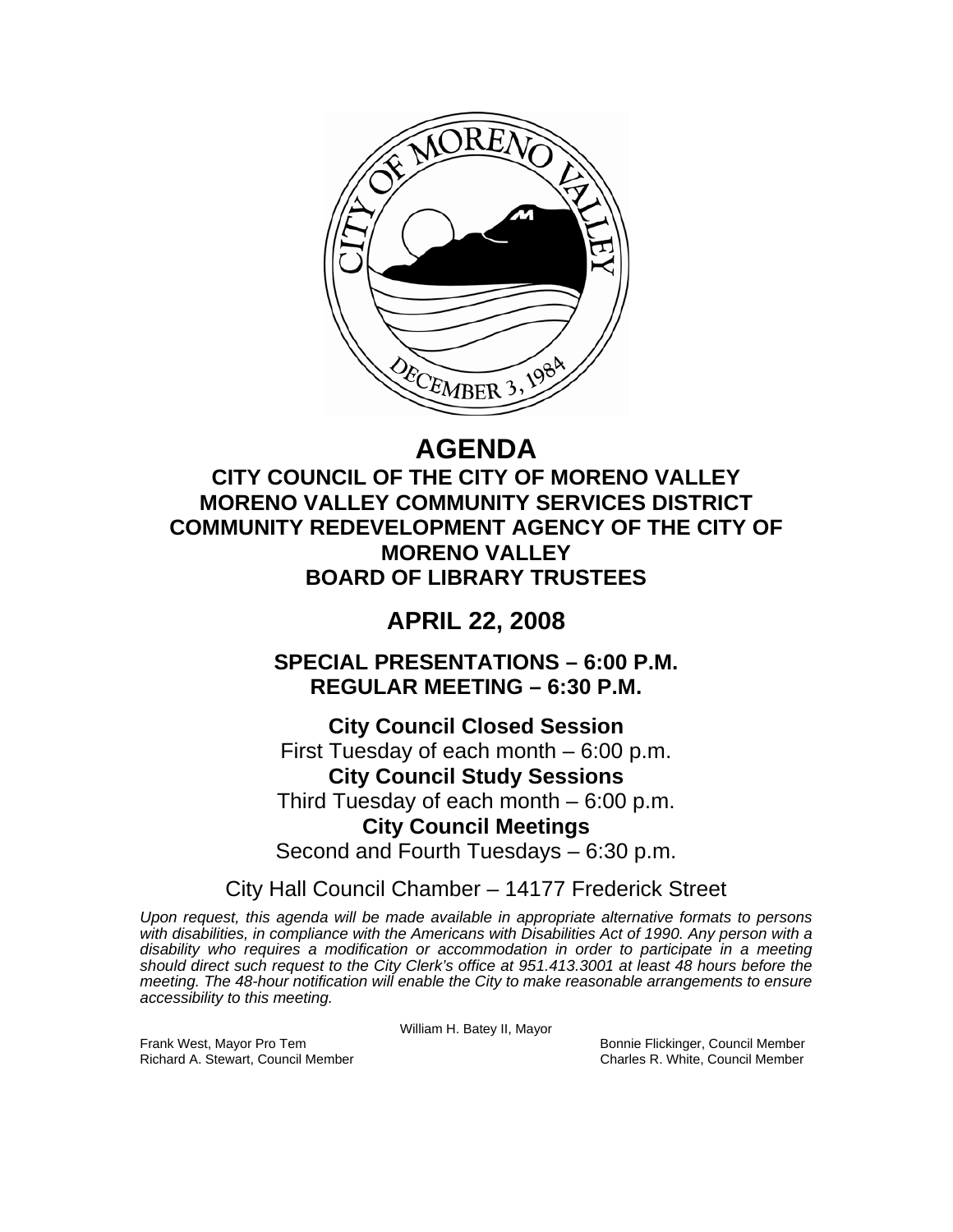### **AGENDA CITY COUNCIL OF THE CITY OF MORENO VALLEY APRIL 22, 2008**

# **CALL TO ORDER**

# SPECIAL PRESENTATIONS – 6:00 p.m.

- 1. Traffic Safety Commission Proclamation Recognizing Robert Del Campo and Val Verde Unified School District – Teen Vision
- 2. Recognition of Moreno Valley Parks & Community Services Youth Basketball League Champions
- 3. Proclamation Recognizing Earth Day April 22, 2008
- 4. Proclamation Recognizing National Fair Housing Month April 2008
- 5. Proclamation Recognizing Child Abuse Prevention Month April 2008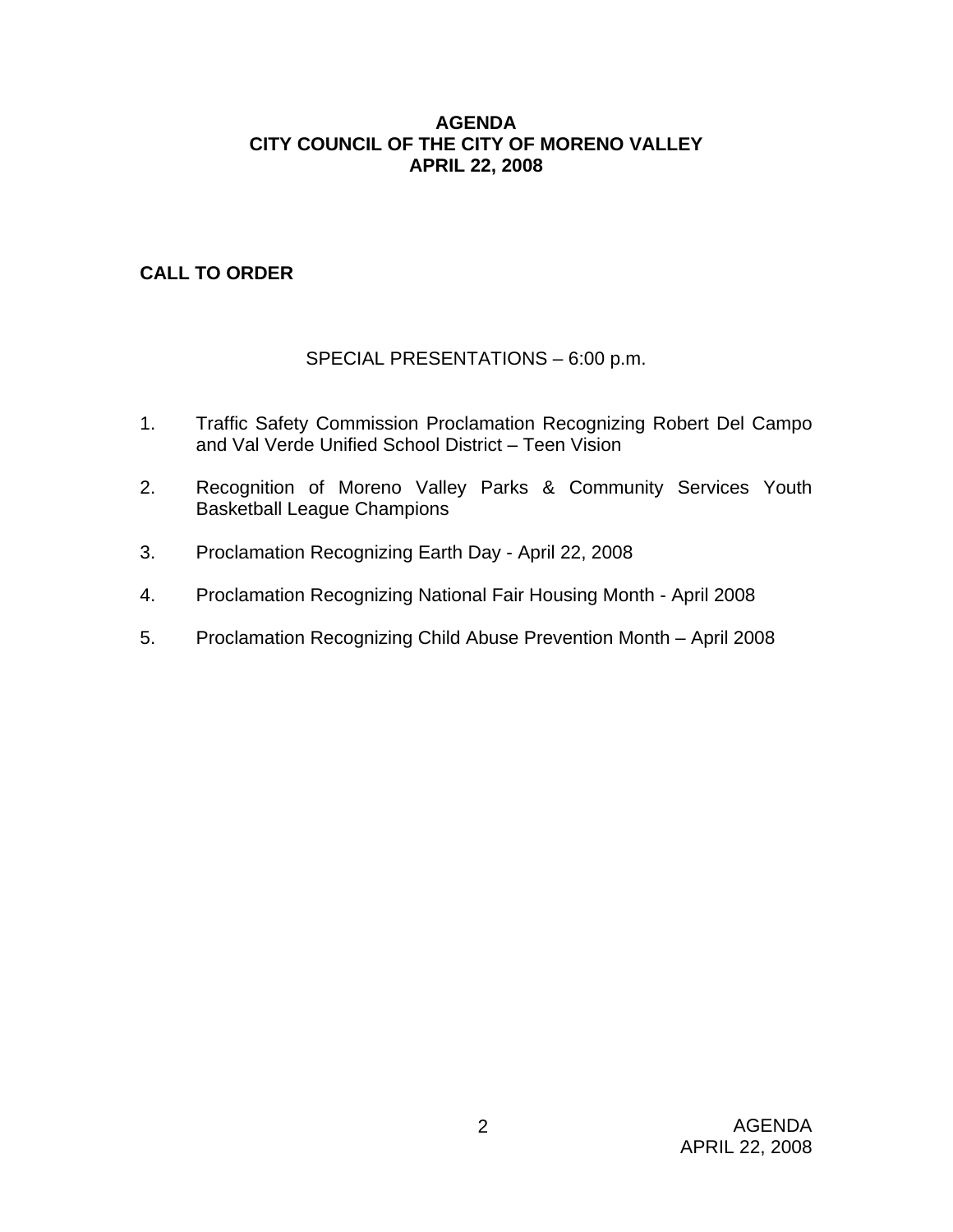#### **AGENDA JOINT MEETING OF THE CITY COUNCIL OF THE CITY OF MORENO VALLEY MORENO VALLEY COMMUNITY SERVICES DISTRICT COMMUNITY REDEVELOPMENT AGENCY OF THE CITY OF MORENO VALLEY, AND THE BOARD OF LIBRARY TRUSTEES**

#### **REGULAR MEETING - 6:30 P.M. APRIL 22, 2008**

**CALL TO ORDER** (Joint Meeting of the City Council, Community Services District, Community Redevelopment Agency, and the Board of Library Trustees actions taken at the Joint Meeting are those of the Agency indicated on each Agenda item)

# **PLEDGE OF ALLEGIANCE**

**INVOCATION** – Pastor Arnold Espinoza, Praise Chapel Christian Fellowship

# **ROLL CALL**

#### **INTRODUCTIONS**

PUBLIC COMMENTS **ON MATTERS ON THE AGENDA** WILL BE TAKEN UP AS THE ITEM IS CALLED FOR BUSINESS, BETWEEN STAFF'S REPORT AND CITY COUNCIL DELIBERATION (SPEAKER SLIPS MAY BE TURNED IN UNTIL THE ITEM IS CALLED FOR BUSINESS.)

PUBLIC COMMENTS **ON MATTERS NOT ON THE AGENDA** UNDER THE JURISDICTION OF THE CITY COUNCIL WILL BE HEARD PRIOR TO CITY COUNCIL REPORTS AND CLOSING COMMENTS. IN THE EVENT THAT THE AGENDA ITEM FOR SUCH PUBLIC COMMENTS HAS NOT BEEN CALLED BY 9:00 P.M., IT SHALL BE CALLED AS THE NEXT ITEM OF BUSINESS FOLLOWING THE CONCLUSION OF ANY ITEM BEING HEARD AT 9:00 P.M. Those wishing to speak should submit a BLUE speaker slip to the Bailiff. There is a three-minute time limit per person. All remarks and questions shall be addressed to the presiding officer or to the City Council and not to any individual Council member, staff member or other person.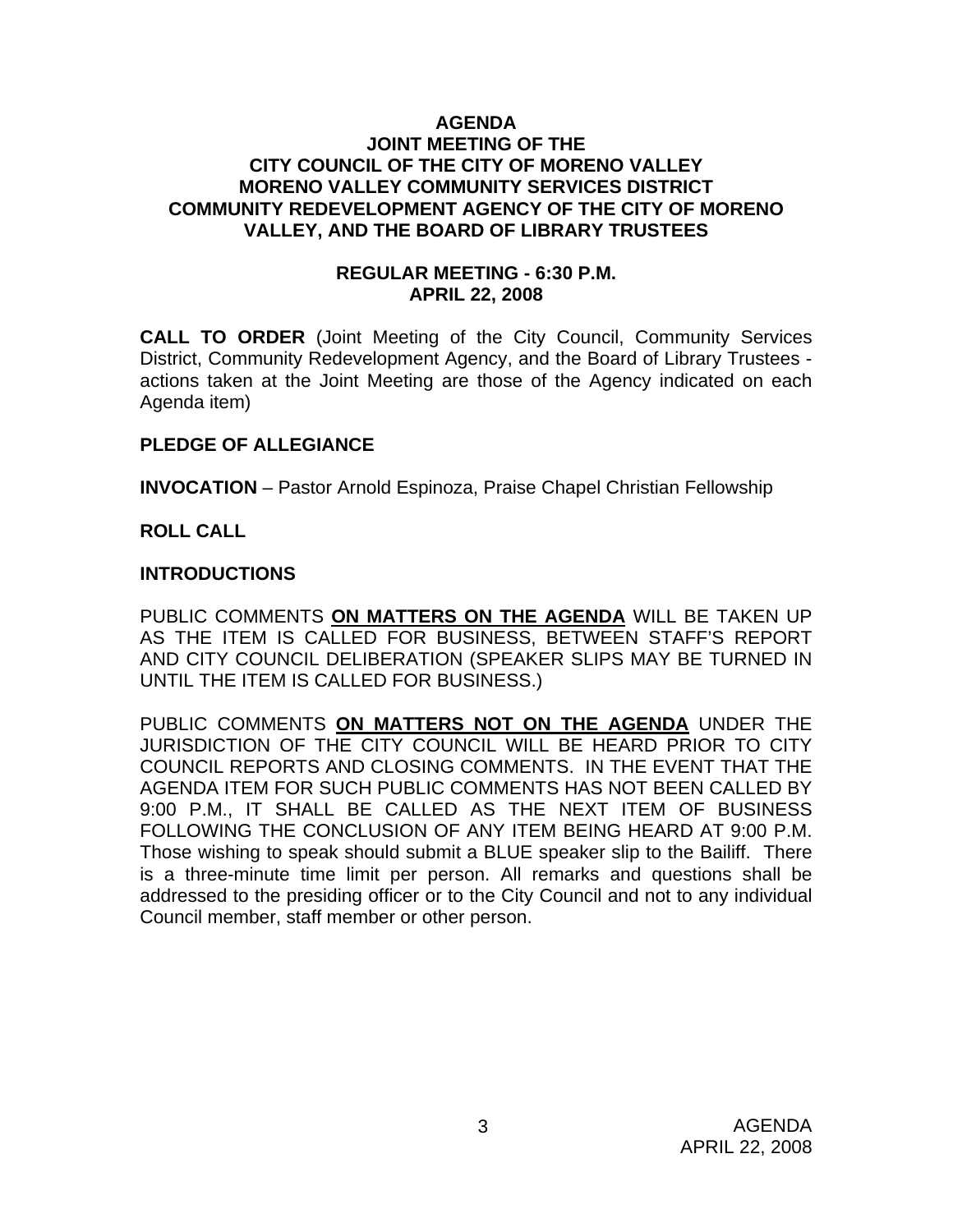# **JOINT CONSENT CALENDARS (SECTIONS A-D)**

All items listed under the Consent Calendars, Sections A, B, C, and D are considered to be routine and non-controversial, and may be enacted by one motion unless a member of the Council, Community Services District, Redevelopment Agency or the Board of Library Trustees requests that an item be removed for separate action. The motion to adopt the Consent Calendars is deemed to be a separate motion by each Agency and shall be so recorded by the City Clerk. Items withdrawn for report or discussion will be heard after public hearing items.

# **A. CONSENT CALENDAR** - **CITY COUNCIL**

- A1. ORDINANCES READING BY TITLE ONLY Recommendation: Waive reading of all Ordinances.
- A2. MINUTES REGULAR MEETING OF APRIL 8, 2008 (Report of: City Clerk's Department)

**Recommendation:** Approve as submitted.

A3. CITY COUNCIL REPORTS ON REGIONAL AND REIMBURSABLE ACTIVITIES (Report of: City Clerk's Department)

**Recommendation:** Receive and file the Reports on Reimbursable Activities for the period of April 2-15, 2008.

A4. 2008 LEGISLATIVE UPDATE (Report of: Assistant City Manager)

**Recommendation:** Receive and file the informational report.

A5. APPROVE AND EXECUTE THE AGREEMENT FOR CONVEYANCE OF PROPERTY AND SETTLEMENT AGREEMENT FOR THE PARTIAL ACQUISITION OF APNS 264- 175-001, 264-175-002 & 264-175-004 FOR THE PIGEON PASS ROAD WIDENING PROJECT FROM CLIMBING ROSE DRIVE TO THE NORTHERN CITY LIMITS AND AUTHORIZE THE FINANCE DIRECTOR TO WIRE TRANSFER FUNDS INTO ESCROW (Report of: Public Works Department)

#### **Recommendation:**

1. Approve and execute the Agreement for Conveyance of Property and Settlement Agreement for the partial acquisition of APNs 264-175-001, 264-175-002 & 264-175-004; and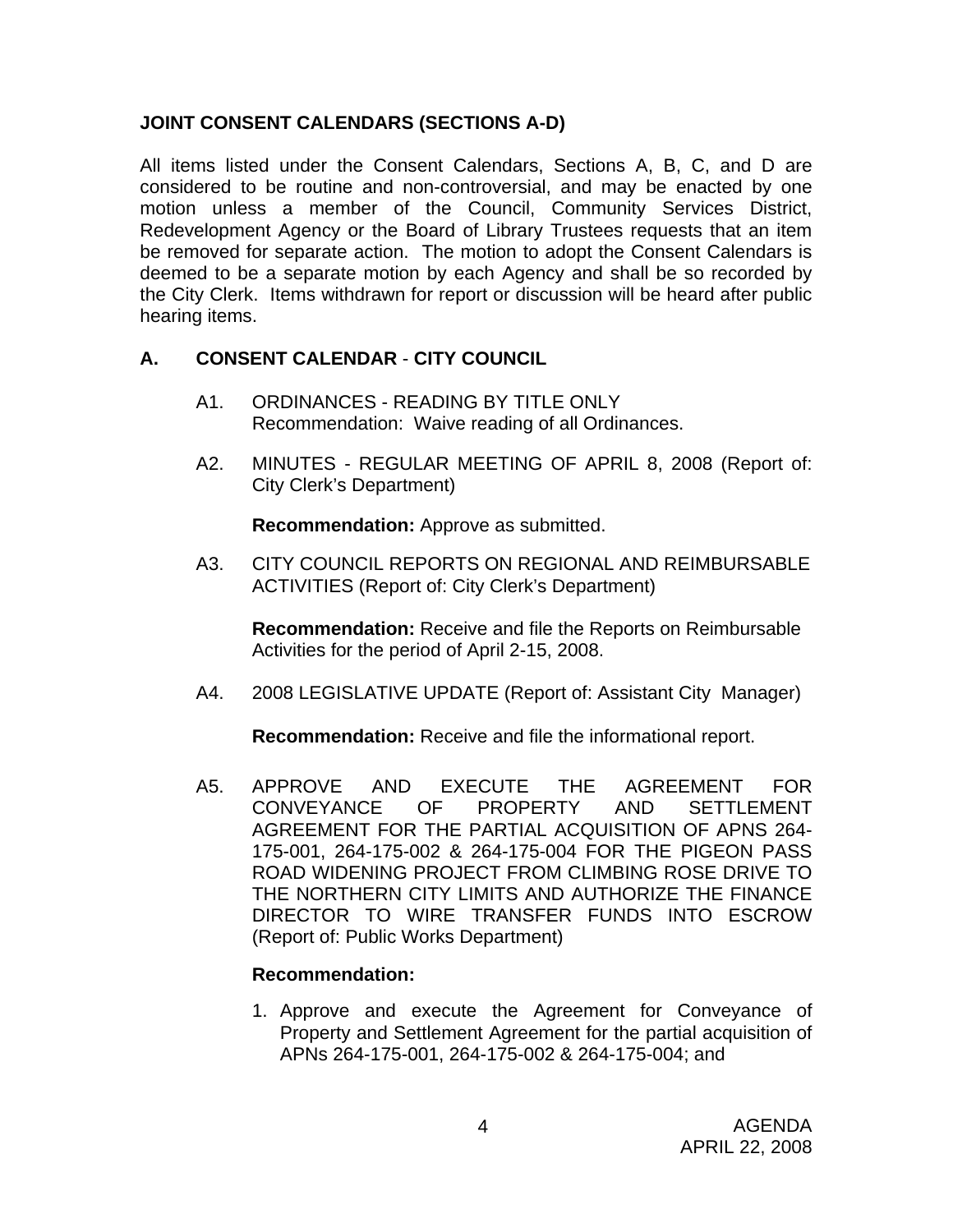- 2. Authorize the Finance Director to wire transfer funds into escrow in the amount of \$49,500 for the acquisition and an additional amount of \$6,000 for escrow fees for the partial acquisition of APNs 264-175-001, 264-175-002 & 264-175-004.
- A6. APPROVE THE SECOND AMENDMENT TO THE MAINTENANCE AGREEMENT BETWEEN THE COUNTY OF RIVERSIDE AND THE CITY OF MORENO VALLEY FOR THE PIGEON PASS ROAD STREET IMPROVEMENTS - PROJECT NO. 06-41570324 (Report of: Public Works Department)
	- 1. Approve the Second Amendment to the Maintenance Agreement between the County of Riverside and the City of Moreno Valley; and
	- 2. Authorize the Public Works Director/City Engineer to execute the Second Amendment to the Maintenance Agreement.
- A7. NOTICE OF COMPLETION AND ACCEPTANCE OF THE CONSTRUCTION FOR THE CITYWIDE ANNUAL PAVEMENT RESURFACING PROGRAM PROJECT NO. 07-12556330 (Report of: Public Works Department)

- 1. Ratify Contract Change Order No. 1 (Final);
- 2. Accept the work as complete for the construction of the Citywide Annual Pavement Resurfacing Program by All American Asphalt, P.O. Box 2229, Corona, California 92878- 2229;
- 3. Direct the City Clerk to record the Notice of Completion within ten (10) days, at the office of the County Recorder of Riverside County, as required by Section 3093 of the California Civil Code;
- 4. Authorize the Director of Finance to release the retention to All American Asphalt thirty-five (35) calendar days after the date of recordation of the Notice of Completion, if no claims are filed against the project; and
- 5. Accept the improvements into the City's maintained road system.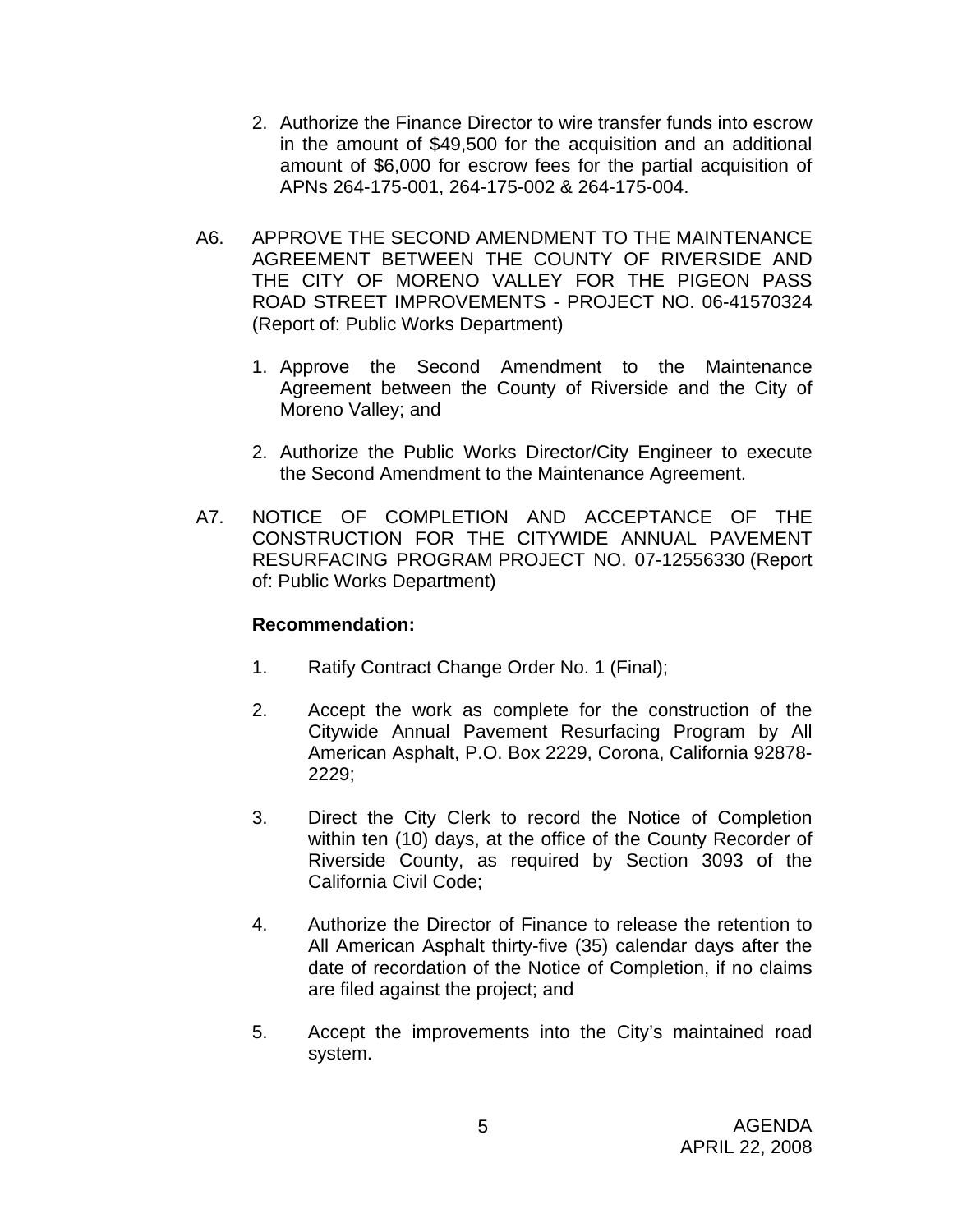A8. EXECUTE THE QUITCLAIM DEEDS AND EASEMENT DEEDS TO RIVERSIDE COUNTY FLOOD CONTROL AND WATER CONSERVATION DISTRICT, FOR A PORTION OF LOTS 48 AND 49 IN TRACT 30318, IN ASSOCIATION WITH THE MORENO-VIA XAVIER STORM DRAIN, EAST OF LASSELLE STREET AND SOUTH OF KRAMERIA STREET (Report of: Public Works Department)

#### **Recommendation:**

- 1. Authorize the Mayor to execute the Quitclaim Deeds transferring the City's fee simple interest in the drainage easement, on a portion of Lots 48 and 49, recorded on Tract Map 30318, filed on March 12, 2004, as Instrument No. 2004-0175257, in the Official Records of Riverside County, California, RCFC Parcel Nos. 4775-503 and 4775-504;
- 2. Authorize the Mayor to execute the Easement Deeds for a portion of Lots 48 and 49, recorded on Tract Map 30318, granting to Riverside County Flood Control and Water Conservation District a flood control easement for storm drain, access and drainage purposes for the construction, use, repair, reconstruction, inspection, operation and maintenance of flood control facilities and all appurtenant works, RCFC Parcel Nos. 4775-500, 4775-501, and 477-502; and
- 3. Direct the City Clerk to forward the signed Quitclaim Deeds and Easement Deeds to Riverside County Flood Control and Water Conservation District for acceptance.
- A9. PA04-0058 APPROVAL OF COOPERATIVE AGREEMENT FOR SUNNYMEAD MASTER DRAINAGE PLAN LINE P-6 STORM DRAIN, BETWEEN THE RIVERSIDE COUNTY FLOOD CONTROL AND WATER CONSERVATION DISTRICT, CITY OF MORENO VALLEY, AND PERRIS ISLE LIMITED PARTNERSHIP, AROUND THE NORTHEAST CORNER OF PERRIS BOULEVARD AND EUCALYPTUS AVENUE, DEVELOPER - PERRIS ISLE LIMITED PARTNERSHIP, A CALIFORNIA LIMITED PARTNERSHIP, MERCED, CA 95348 (Report of: Public Works Department)

#### **Recommendation:**

1. Approve the Cooperative Agreement between Riverside County Flood Control and Water Conservation District, the City of Moreno Valley, and Perris Isle Limited Partnership for Sunnymead Master Drainage Plan Line P-6 Storm Drain;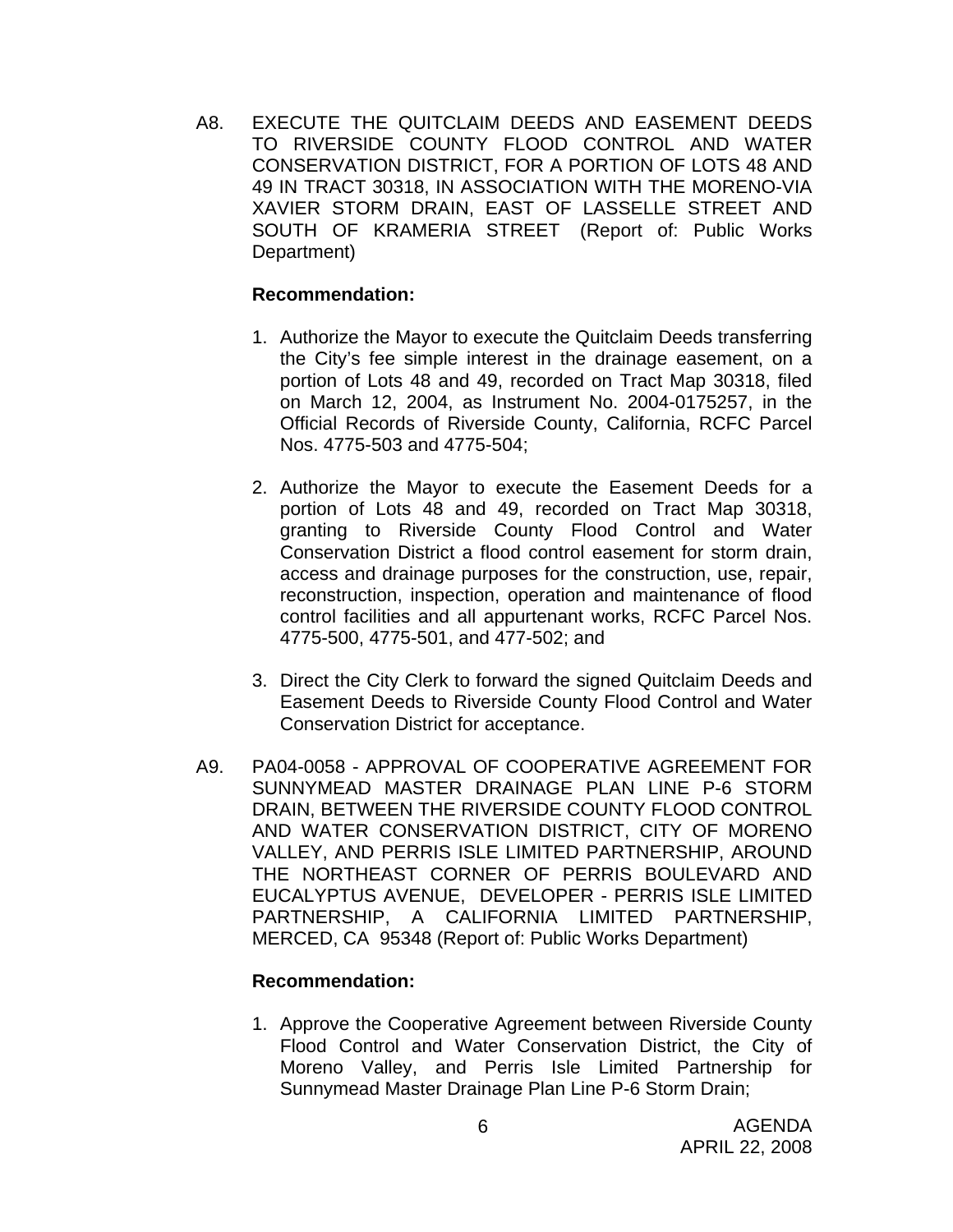- 2. Authorize the Mayor to execute the Cooperative Agreement; and
- 3. Direct the City Clerk to forward the signed Cooperative Agreement to Riverside County Flood Control and Water Conservation District.
- A10. APPROVE AND EXECUTE THE AGREEMENT FOR CONVEYANCE OF PROPERTY FOR THE PARTIAL ACQUISITION OF APN 264-312-001 FOR THE PIGEON PASS ROAD WIDENING PROJECT FROM CLIMBING ROSE DRIVE TO THE NORTHERN CITY LIMITS (Report of: Public Works Department)

#### **Recommendation:**

- 1. Approve and execute the Agreement for Conveyance of Property for the partial acquisition of APN 264-312-001.
- A11. AGREEMENT FOR PROFESSIONAL DESIGN AND PROJECT MANAGEMENT CONSULTANT SERVICES AND CONSTRUCTION MANAGEMENT CONSULTANT SERVICES FOR ALESSANDRO BOULEVARD STREET IMPROVEMENTS, FROM THE WEST CITY LIMITS AT OLD 215 TO FREDERICK STREET PROJECT NO. 10-41572627 (Report of: Public Works Department)

- 1. Approve the "Agreement for Professional Design and Project Management Consultant Services and Construction Management Consultant Services" for Part 1, Phase 1 only, with DMC Design Group, Inc., 170 North Maple Street, Suite 101, Corona, California 92880;
- 2. Authorize the City Manager to execute said "Agreement for Professional Design and Project Management Consultant Services" for Part 1, Phase 1 only, with DMC Design Group,  $Inc.$ ;
- 3. Authorize the Finance Director to issue a Purchase Order to DMC Design Group, Inc., in the amount of \$370,058.00 (\$308,382.00 proposal amount for Part 1, Phase 1, planning, environmental, and preliminary engineering design [PA&ED] services, plus 20% contingency) when the Agreement has been signed by all parties (Account No. 415.72627); and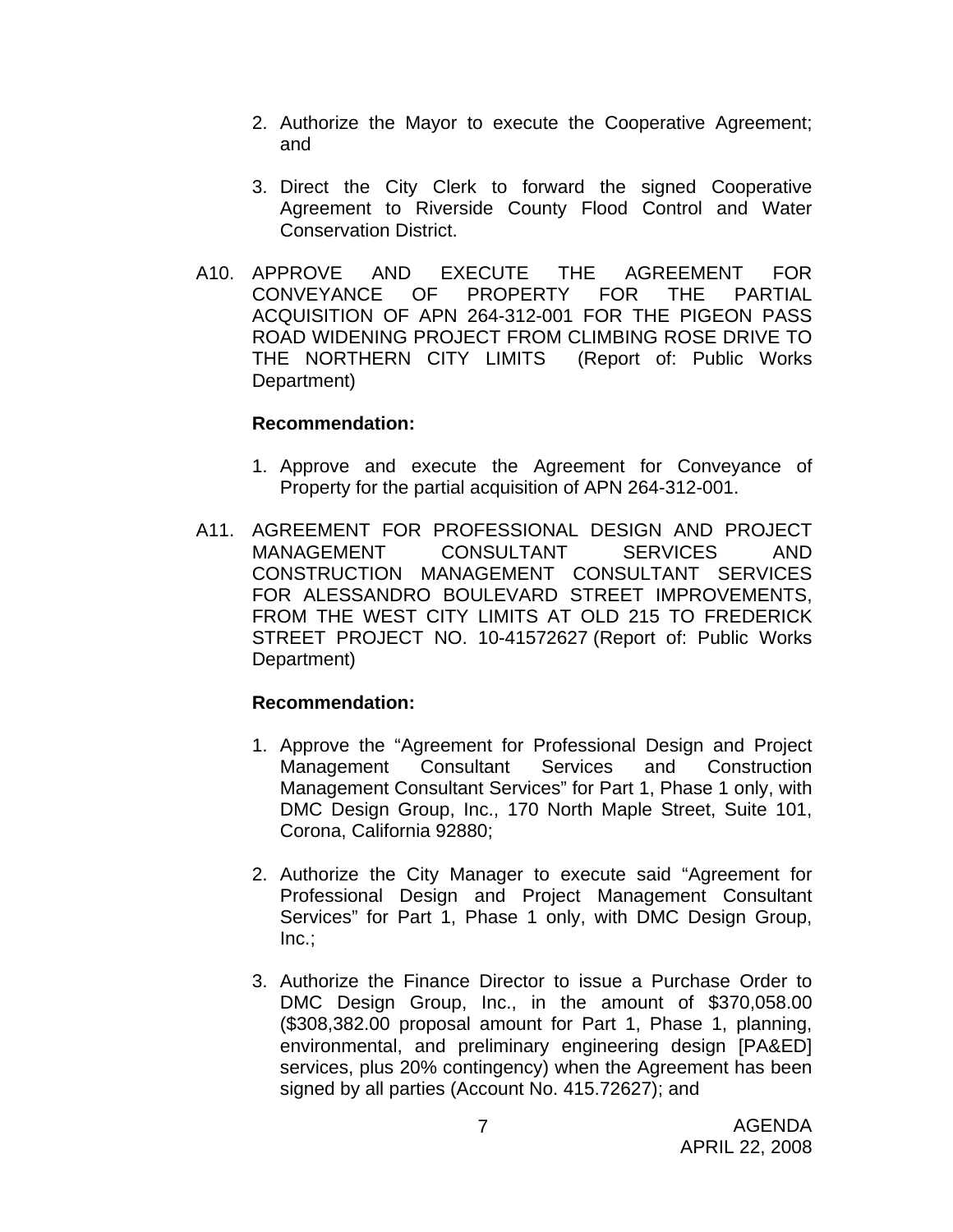- 4. Authorize the City Engineer to execute any subsequent Amendments to the Agreement for Professional Consultant Services with DMC Design Group, Inc., up to but not to exceed the Purchase Order contingency amount of \$61,676.00 subject to the approval of the City Attorney.
- A12. CONSIDERATION OF THE 9<sup>TH</sup> AMENDMENT TO THE JOINT EXERCISE OF POWERS AGREEMENT CREATING THE RIVERSIDE COUNTY HABITAT CONSERVATION AGENCY (Report of: Deputy City Manager)

**Recommendation:** Approve the 9<sup>th</sup> Amendment to the Joint Exercise of Powers Agreement and authorize the Mayor to execute the proposed document.

A13. APPROVAL OF ONE-YEAR RENEWAL OF MICROSOFT LICENSES THROUGH COMPUCOM SYSTEMS, INC., UTILIZING THE COUNTY OF RIVERSIDE'S MICROSOFT ENTERPRISE AGREEMENT (Report of: Administrative Services Department)

**Recommendation:** Authorize the one-year renewal of Microsoft software licenses utilizing the County of Riverside's Microsoft Enterprise Agreement (a cooperative purchasing agreement) with CompuCom Systems, Inc., a Microsoft Large Account Reseller. The total amount to be paid for the licenses is \$135,600.42. Since this expenditure is over \$100,000, City Council approval is required per the City's procurement policy.

A14. APPROVE A RESOLUTION OF THE CITY COUNCIL OF THE CITY OF MORENO VALLEY, CALIFORNIA, TO AMEND THE ELECTRIC RATES AND ELECTRIC SERVICE RULES, FEES, AND CHARGES FOR MORENO VALLEY UTILITY, AND RATIFICATION OF ADDITIONAL PAYMENT PROGRAMS (Report of: Public Works Department)

#### **Recommendation:**

1. Approve Resolution No. 2008-39 amending the Electric Rates and Electric Service Rules, Fees, and Charges for Moreno Valley Utility; and

Resolution No. 2008-39

A Resolution of the City Council of the City of Moreno Valley, California, to amend the Electric Rates, and Electric Service Rules, Fee, and Charges for Moreno Valley Utility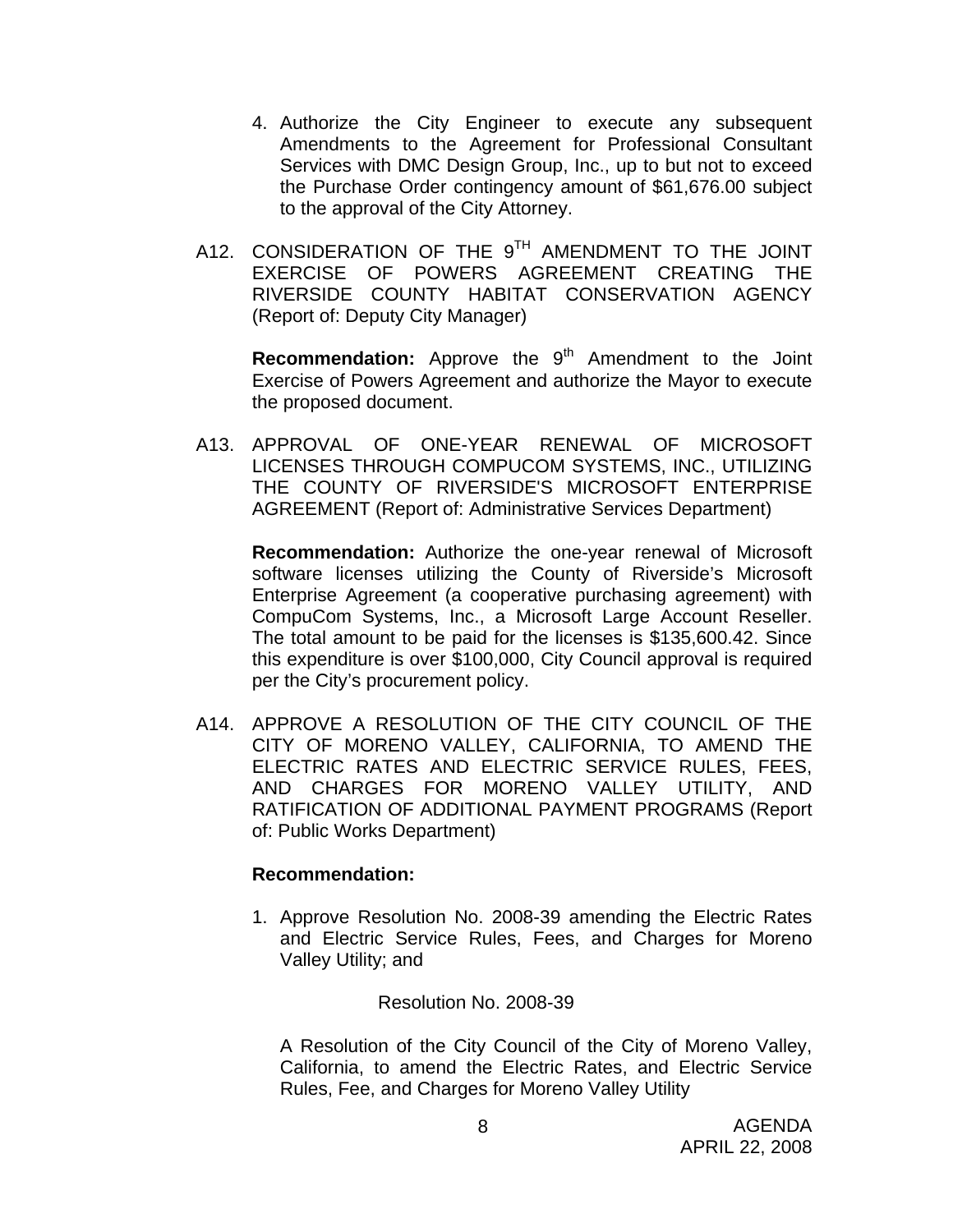- 2. Ratify three additional Moreno Valley Utility Customer Payment Programs (Level Pay Plan, Automatic Payments and Electronic Payments.
- A15. SUPPORT OF THE CONTINUED OPERATION OF THE CALIFORNIA CITRUS STATE HISTORIC PARK (Report of: Assistant City Manager)

**Recommendation:** Adopt Resolution No. 2008-40 supporting the continued operation of the California Citrus State Historic Park.

#### Resolution No. 2008-40

A Resolution of the City Council of the City of Moreno Valley, California, in Support of the Continued Operation of the California Citrus State Historic Park in the City of Riverside

A16. AUTHORIZATION TO AWARD THE CONSTRUCTION CONTRACT FOR PIGEON PASS ROAD STREET IMPROVEMENTS FROM IRONWOOD AVENUE TO NORTH CITY LIMITS - PROJECT NO. 06-41570324 (Report of: Public Works Department)

- 1. Award the construction contract for Pigeon Pass Road Street Improvements from Ironwood Avenue to North City Limits to Sukut Construction, Inc., 11840 Pierce Street, #100, Riverside, CA 92505, the lowest responsible bidder;
- 2. Authorize the City Manager to execute the Agreement with Sukut Construction, Inc,;
- 3. Authorize the issuance of a Purchase Order for Sukut Construction, Inc. in the amount of \$4,161,614 (\$3,468,012 for the Base Bid and Additive Bid Alternates 1, 2, 3 and 4, plus 20% contingency) for Pigeon Pass Road Street Improvements from Ironwood Avenue to North City Limits (\$3,349,826 from Account No. 415.70324 and \$811,788 from Account No. 416.78725); and
- 4. Authorize the Public Works Director/City Engineer to execute any subsequent related minor change orders to the contract with Sukut Construction, Inc. up to, but not exceeding, the contingency amount of \$693,602 subject to the approval of the City Attorney.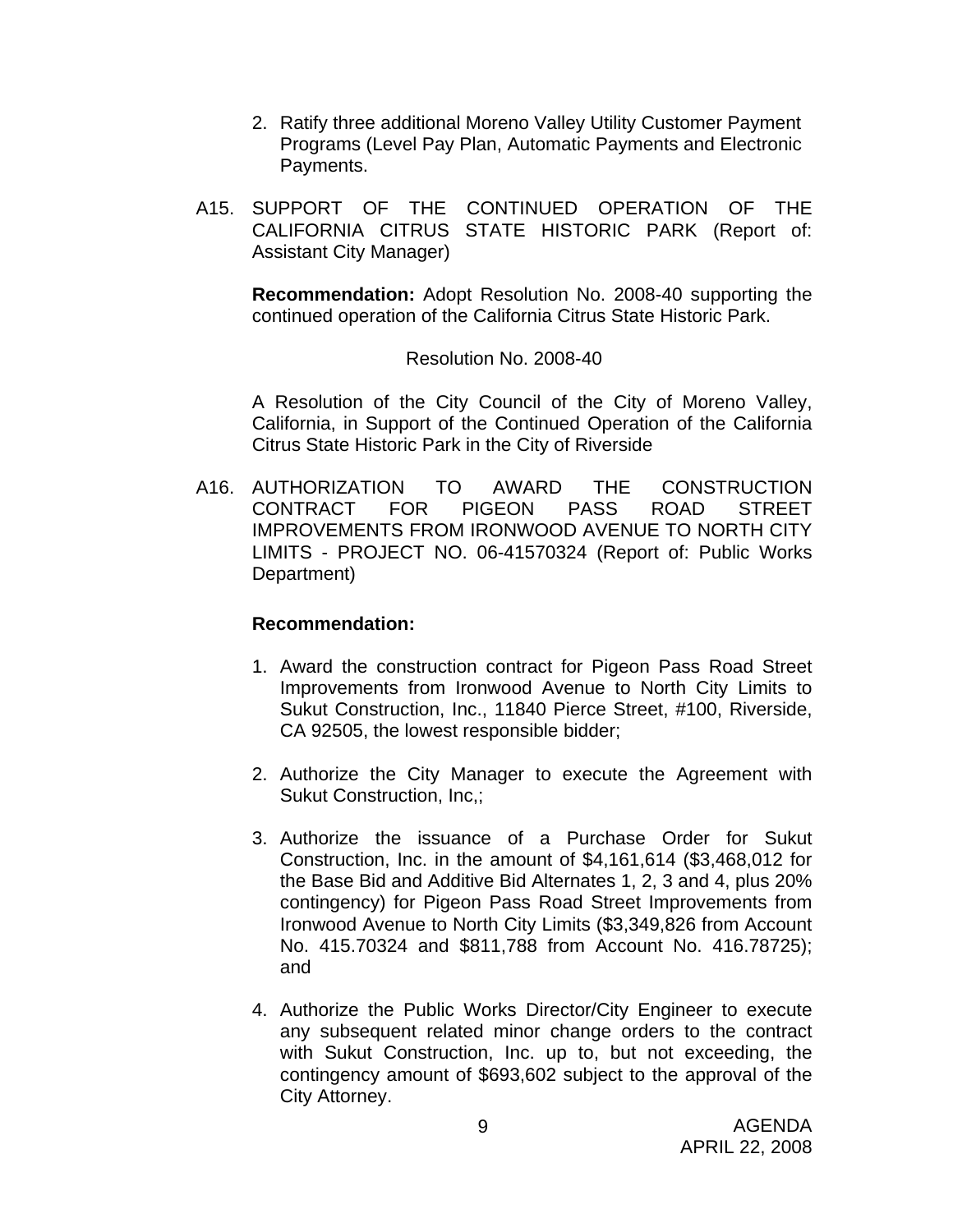A17. SECOND AMENDMENT TO CITY MANAGER'S EMPLOYMENT AGREEMENT (Report Of: Human Resources Department)

**Recommendation:** Approve the Second Amendment to the Employment Agreement of the City Manager.

#### **B. CONSENT CALENDAR** - **COMMUNITY SERVICES DISTRICT**

- B1. ORDINANCES READING BY TITLE ONLY Recommendation: Waive reading of all Ordinances.
- B2. MINUTES REGULAR MEETING OF APRIL 8, 2008 (Report of: City Clerk's Department)

**Recommendation:** Approve as submitted.

#### **C. CONSENT CALENDAR** - **COMMUNITY REDEVELOPMENT AGENCY**

- C1. ORDINANCES READING BY TITLE ONLY Recommendation: Waive reading of all Ordinances.
- C2. MINUTES REGULAR MEETING OF APRIL 8, 2008 (Report of: City Clerk's Department)

**Recommendation:** Approve as submitted.

#### **D. CONSENT CALENDAR** - **BOARD OF LIBRARY TRUSTEES**

- D1. ORDINANCES READING BY TITLE ONLY Recommendation: Waive reading of all Ordinances.
- D2. MINUTES REGULAR MEETING OF APRIL 8, 2008 (Report of: City Clerk's Department)

**Recommendation:** Approve as submitted.

#### **E. PUBLIC HEARINGS**

Questions or comments from the public on a Public Hearing matter are limited to five minutes per individual and must pertain to the subject under consideration.

 Those wishing to speak should complete and submit a GOLDENROD speaker slip to the Bailiff.

E1. PUBLIC HEARING REGARDING THE MAIL BALLOT PROCEEDINGS FOR FRESH AND EASY NEIGHBORHOOD MARKET – ASSESSOR PARCEL NUMBER (APN) 291-242-018 -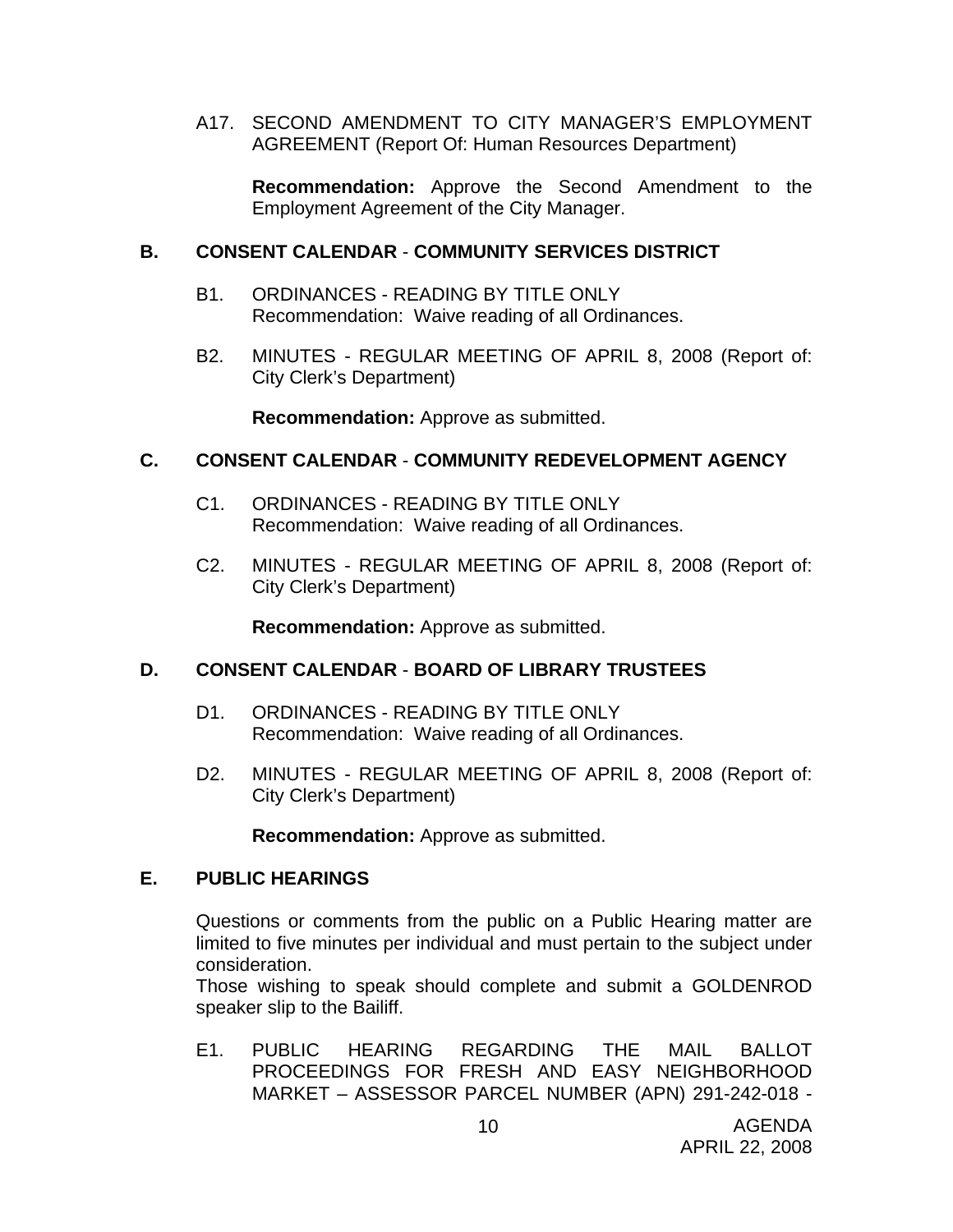BALLOTED ITEM: NPDES COMMERCIAL/INDUSTRIAL REGULATORY RATE; AND TENTATIVE PARCEL MAP 34044 - BALLOTED ITEMS: NPDES MAXIMUM COMMERCIAL/INDUSTRIAL REGULATORY RATE AND CSD ZONE M (COMMERCIAL, INDUSTRIAL, AND MULTIFAMILY IMPROVED MEDIAN MAINTENANCE); AND RETAIL CENTER AND CARWASH – APN 297-130-045 - BALLOTED ITEMS: NPDES MAXIMUM COMMERCIAL/INDUSTRIAL REGULATORY RATE AND CSD ZONE M (COMMERCIAL, INDUSTRIAL, AND MULTIFAMILY IMPROVED MEDIAN MAINTENANCE) (Report of: Public Works Department)

- 1. That the Mayor and Members of the City of Moreno Valley City Council, after conducting the public hearing:
	- a. Direct the City Clerk to tabulate the National Pollutant Discharge Elimination System (NPDES) ballots for Fresh and Easy Neighborhood Market – APN 291- 242-018, Tentative Parcel Map 34044, and Retail Center and Carwash – APN 297-130-045;
	- b. Verify and accept the results of the mail ballot proceedings as identified on the Official Tally Sheet and APN listing;
	- c. Receive and file with the City Clerk's office the accepted Official Tally Sheet and APN listing; and
	- d. If approved, authorize and impose the NPDES maximum commercial/industrial regulatory rate to Fresh and Easy Neighborhood Market – APN 291- 242-018, Tentative Parcel Map 34044, and Retail Center and Carwash – APN 297-130-045.
- 2. Staff Recommends that the President and Members of the Board of Directors of the Moreno Valley CSD, after conducting the public hearing:
	- a. Direct the Secretary to the CSD Board (the "City Clerk") to tabulate the CSD Zone M ballots for Tentative Parcel Map 34044 and Retail Center and Carwash – APN 297-130-045;
	- b. Verify and accept the results of the mail ballot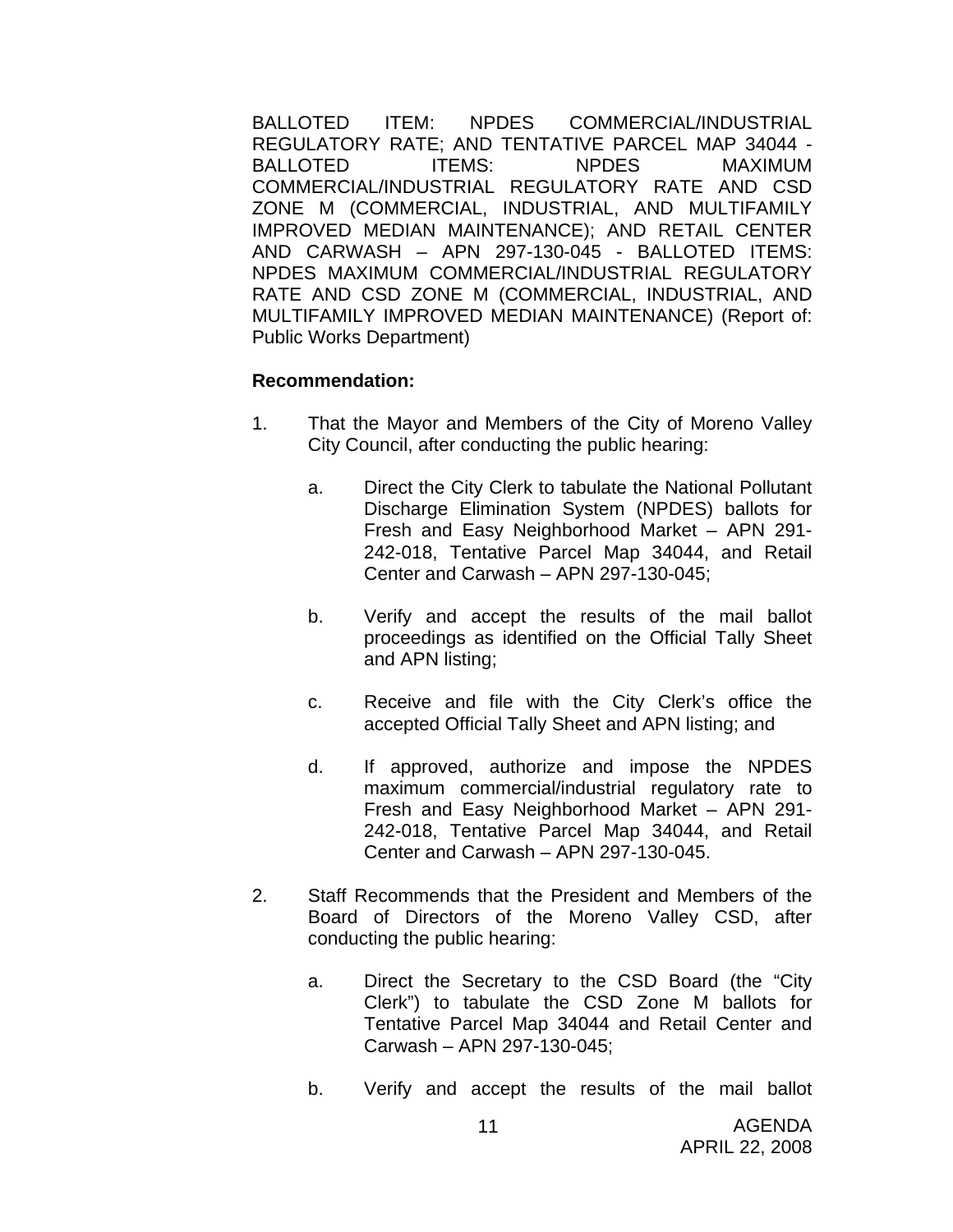proceedings as identified on the Official Tally Sheet;

- c. Receive and file with the City Clerk's office the accepted Official Tally Sheet and APN listing;
- e. If approved, authorize and impose the CSD Zone M (Commercial, Industrial, and Multifamily Improved Median Maintenance) annual charge for Tentative Parcel Map 34044 and Retail Center and Carwash – APN 297-130-045.
- E2. PA06-0053 REVISION OF TITLE 9, CHAPTER 9.03, SECTION 9.03.040 "RESIDENTIAL SITE DEVELOPMENT STANDARDS" AND CHAPTER 9.16, ARTICLE IV "APPLICATION FOR HILLSIDE DEVELOPMENT" OF THE MUNICIPAL CODE RELATING TO MINOR MODIFICATIONS TO RURAL AND HILLSIDE RESIDENTIAL SITE DEVELOPMENT STANDARDS AND ADDITIONAL DESIGN GUIDELINES FOR HILLSIDE RESIDENTIAL DISTRICTS CITYWIDE. APPLICATION SUBMITTED BY THE COMMUNITY DEVELOPMENT DEPARTMENT (PLANNING DIVISION) (Report of: Community Development Department)

#### **Recommendation:**

- 1. Recognize that the proposed amendment is exempt from the California Environmental Quality Act (CEQA), pursuant to Section 15061 of the CEQA Guidelines; and
- 2. Introduce Ordinance No. 773, thereby approving PA06-0053 and amendments to Title 9, Chapter 9.03, Section 9.03.040 "Residential Site Development Standards" and Chapter 9.16, Article IV "Applications for Hillside Development" within the City of Moreno Valley Municipal Code.

#### Ordinance No. 773

An Ordinance of the City Council of the City of Moreno Valley, California, Amending Title 9, Chapter 9.03 (Section 9.03.040) of the Moreno Valley Municipal Code Entitled "Residential Site Development Standards" for Rural and Hillside Residential Development and Chapter 9.16, Article IV "Applications for Hillside Development" Relating to Minor Modifications of General and Design Guidelines for Rural and Hillside Residential Development Citywide and Finding that the Amendment (PA06-0053) is Exempt under Section 15061 of the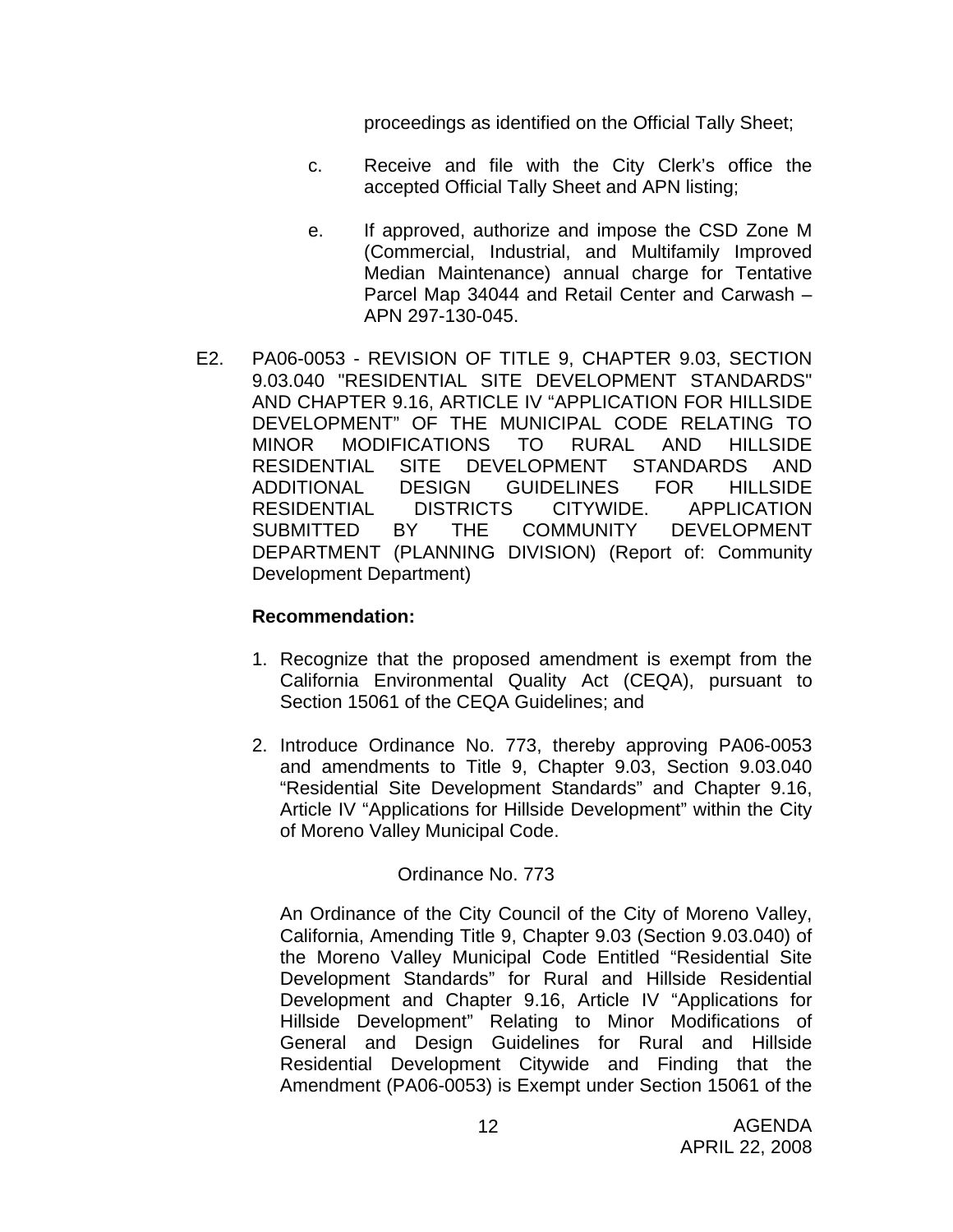California Environmental Quality Act (CEQA) Guidelines

E3. PUBLIC HEARING REGARDING ISSUANCE OF MULTIFAMILY HOUSING REVENUE BONDS AND THE ADOPTION OF A RESOLUTION APPROVING THE ISSUANCE OF BONDS BY THE COMMUNITY REDEVELOPMENT AGENCY OF THE CITY OF MORENO VALLEY FOR RANCHO DORADO APARTMENTS (Report of: Economic Development Department)

#### **Recommendation:**

1. That that City Council of the City of Moreno Valley conduct a public hearing as required by Section 147 (f) of the Internal Revenue Code of 1986, as amended, at which it will hear and consider information concerning the issuance by the Community Redevelopment Agency of the City of Moreno Valley (the "Agency") of bonds to finance the acquisition, construction and development of an approximately 150-unit multifamily rental housing project known as Rancho Dorado Apartments; and

#### Resolution No. 2008-41

A Resolution of the City Council of the City of Moreno Valley, Pursuant to Section 147(f) of the Internal Revenue Code of 1986 Approving the Issuance of Bonds by Community Redevelopment Agency of the City of Moreno Valley for Rancho Dorado Apartments

- 2. That the City Council of the City of Moreno Valley adopts Resolution 2008-41, pursuant to Section 147(f) of the Internal Revenue Code of 1986 approving the issuance of bonds by the Community Redevelopment Agency of the City of Moreno Valley for Rancho Dorado Apartments.
- E4. A PUBLIC HEARING ON THE FOLLOWING LAND USE PROPOSALS: (Report of: Community Development Department)

 Project 1: General Plan Amendment (PA07-0096) and Zoning Change (PA07-0095) from R5 (Residential 5) to P (Public) at March Middle School, from R5 (Residential 5) to R15 (Residential 15) and from R20 (Residential 20) to R15 (Residential 15) for the parcels east of the school properties. The project is located east of Indian Street, south of Santiago Drive, north of Iris Avenue, and west of Perris Boulevard. A plot plan to build multi-family units is not part of this application, this is strictly a zone change and general plan amendment application.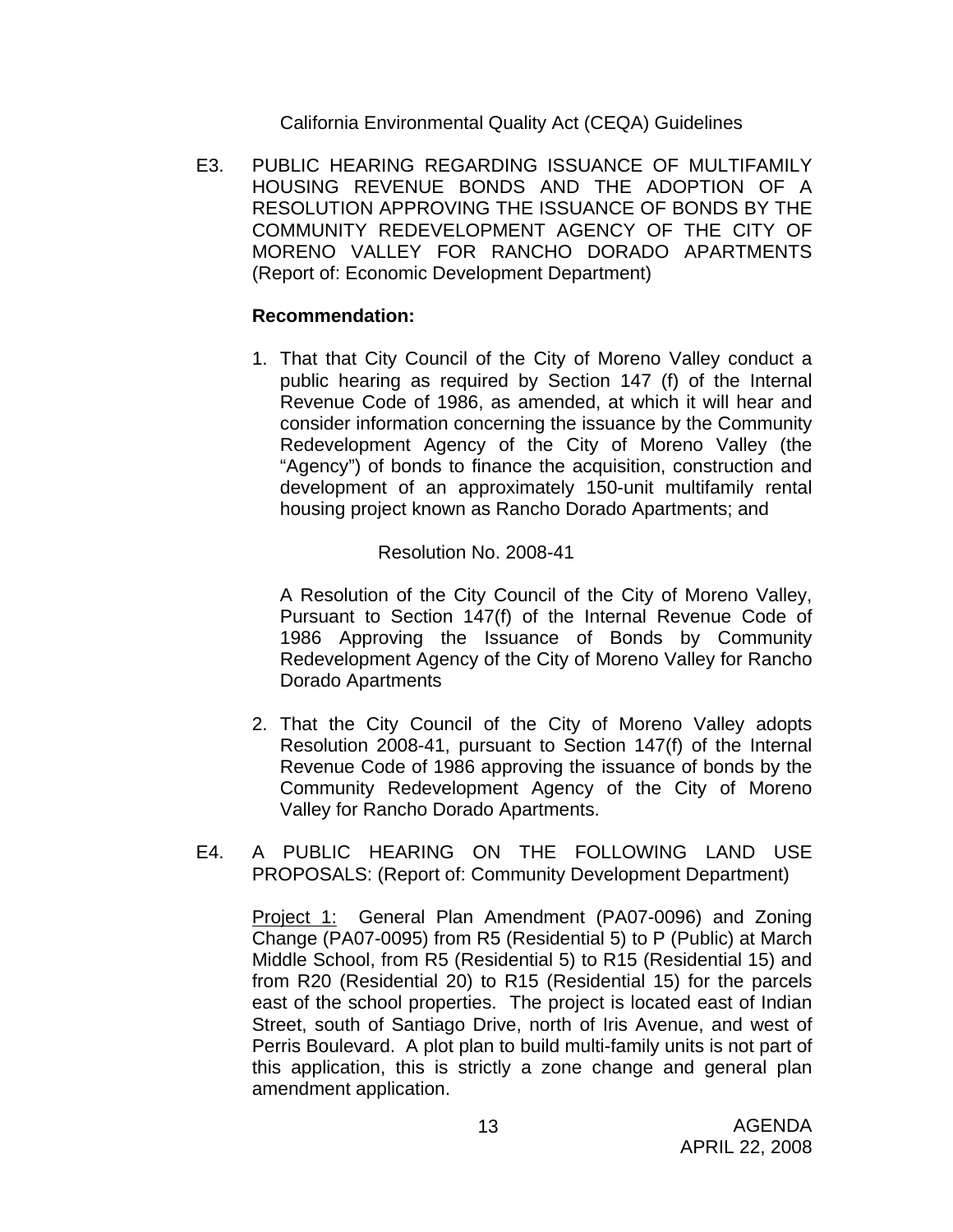Applicant: Perris at Pentecostal, LLC

 Project 2: General Plan Amendment (PA07-0137) and Zone Change (PA07-0135) from R3 (Residential 3) to CC (Commercial) for 5.87 acres. The 14.2 acre project site is currently zoned Community Commercial (8.33-acres) and R3 (5.87-acres). The project also includes a Master Plot Plan (PA07-0138) for a 176,112 square foot commercial center including a 169,112-square foot home improvement store and two outlying pads for future retail buildings of 2,500-square feet and 4,500-square feet. The Master Plot Plan proposes the creation of three (3) parcels for each of the buildings noted above. A Plot Plan application is also proposed for the 169,112 square foot home improvement store. The project is located at the northeast corner of Moreno Beach Drive and Alessandro Boulevard.

Applicant: Adams Engineering

**Recommendation:** That the City Council:

- 1. Conduct a public hearing for review of Project 1 and defer taking action on Project 1 until after the public hearing for Project 2;
- 2. Conduct a public hearing for review of Project 2;
- 3. Recognize that Project 1 applications PA07-0096 (General Plan Amendment) and (PA07-0095) Zoning Change qualifies for an Exemption under Section 15061.b.3 of the CEQA Guidelines, which provides that CEQA applies only to projects which have the potential for causing a significant effect on the environment. The applications, individually and cumulatively, will not result in a significant impact on the environment;
- 4. Adopt a Mitigated Negative Declaration for Project 2 applications PA07-0137 (General Plan Amendment), PA07- 0135 (Zone Change), PA07-0138 (Master Plot Plan) and PA07-0136 (Plot Plan). The applications, individually and cumulatively will not result in a significant effect on the environment;
- 5. Approve Resolution No. 2008-42 approving PA07-0096 and PA07-0137, thereby establishing General Plan Land Use Map designations for Projects 1 and 2 as described in the Resolution, and the revised General Plan Maps as attached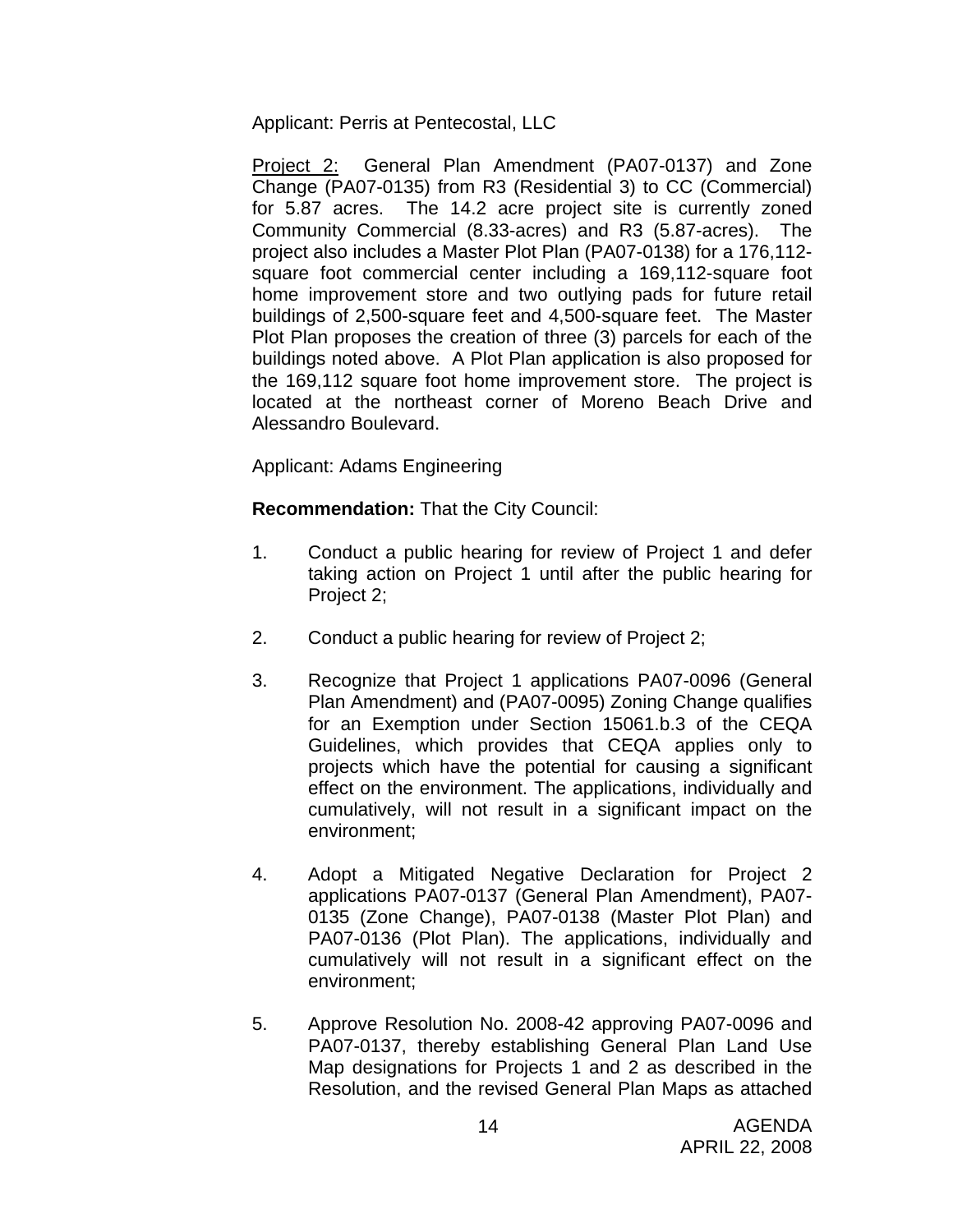to the Resolution as Exhibits A and B;

#### Resolution No. 2008-42

A Resolution of the City Council of the City of Moreno Valley, California, Approving a General Plan Amendment (PA07- 0096) to Change the Land Use from Residential 5 to Public at March Middle School, from Residential 5 to Residential 15 and from Residential 20 to Residential 15 for the Properties Located within Assessor's Parcel Numbers 485-220-006, - 007, -008, -009, -012, -014, -015, -016, and -017, Located East of Indian Street, South of Santiago Drive, North of Iris Avenue, and West of Perris Boulevard and a General Plan Amendment (PA07-0137) from Residential 3 to Commercial for 5.87 Net Acres of Located Within Portions of Assessor's Parcel Numbers 478-060-005, -006, -007, and -008, Located Near the Northeast Corner of Moreno Beach Drive and Alessandro Boulevard, thereby Establishing General Plan Land Use Map Designations for Certain Properties as Described in the Resolution, and the Revised General Plan Maps Attached to the Resolution as Exhibits A and B

6. Introduce Ordinance No. 774 approving Project 1 Zone Change (PA07-0095) from R5 (Residential 5) to P (Public) at March Middle School, from R5 (Residential 5) to R15 (Residential 15) and from R20 (Residential 20) to R15 (Residential 15) for the parcels east of the school properties, located east of Indian Street, south of Santiago Drive, north of Iris Avenue, and west of Perris Boulevard, based on the findings in the Ordinance, and the revised Zoning Atlas page as attached to the ordinance as Exhibit A;

#### Ordinance No. 774

An Ordinance of the City Council of the City of Moreno Valley, California, Approving a Zone Change (PA07-0095) to Change the Land Use from Residential 5 to Public at March Middle School, From Residential 5 to Residential 15 and from Residential 20 to Residential 15 for the Properties Located within Assessor's Parcel Numbers 485-220-006, - 007, -008, -009, -012, -014, -015, -016, and -017, Located East of Indian Street, South of Santiago Drive, North of Iris Avenue, and West of Perris Boulevard

7. Introduce Ordinance No. 775 approving Project 2 Zone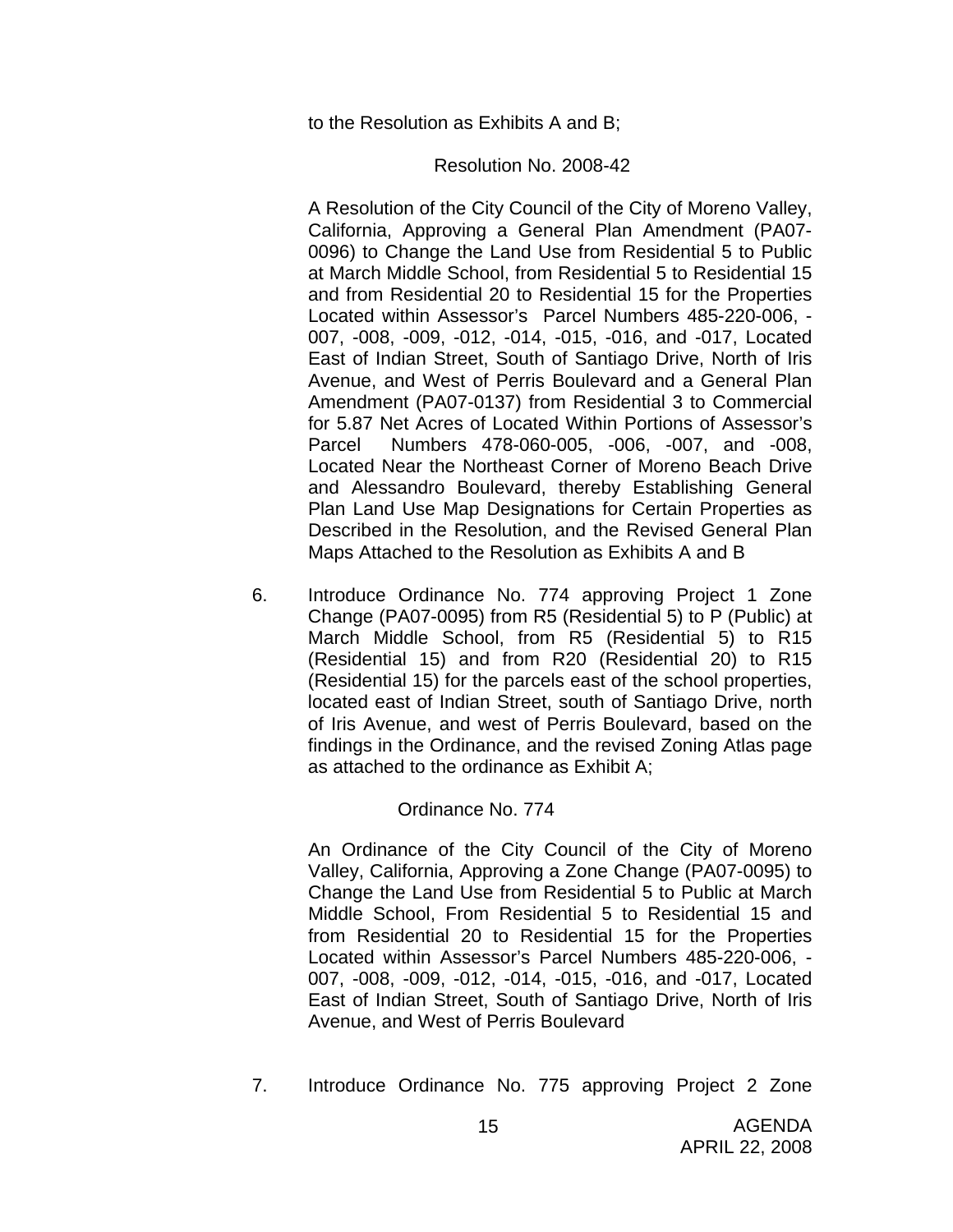Change (PA07-0135) to change the land use designation from R3 (Residential 3) to CC (Commercial) for 5.87 acres located near the northeast corner of Moreno Beach Drive and Alessandro Boulevard, based on the findings in the Ordinance, and the revised Zoning Atlas page as attached to the Ordinance as Exhibit A; and

### Ordinance No. 775

An Ordinance of the City Council of the City of Moreno Valley, California, Approving PA07-0135 (Zone Change) to Change the Land Use for 5.87 – Net Acres Located within Portions of Assessor's Parcel Numbers 487-060-005, -006, and -008 from R3 to Community Commercial in Order to Develop a 176,112 Square Foot Retail Center on 14.2 Net Acres

8. Approve Resolution No. 2008-43 approving Project 2 Master Plot Plan (PA07-0138) to develop a 176,112-square foot commercial center including a 169,112-square foot home improvement store and two outlying pads for future retail buildings of 2,500-square feet and 4,500 square feet on 14.2 net acres and Plot Plan (PA07-0136) to develop a 169,112 square foot home improvement store, subject to a General Plan Amendment and Zone Change and based on the findings in the Resolution, and the conditions of approval as attached to the Resolution as Exhibit A.

Resolution No. 2008-43

A Resolution of the City Council of the City of Moreno Valley, California, Approving Master Plot Plan (PA07-0138) to Develop a 176,112 Square Foot Retail Center on 14.2 Net Acres and Plot Plan (PA07-0136) for a 169,112 Square Foot Home Improvement Store within the Retail Center

# **F. ITEMS REMOVED FROM CONSENT CALENDARS FOR DISCUSSION OR SEPARATE ACTION**

# **G. REPORTS**

G1. PUBLIC MEETING REGARDING THE COMMUNITY SERVICES DISTRICT (CSD) ZONE D (PARKWAY LANDSCAPE MAINTENANCE) MAIL BALLOT PROCEEDINGS FOR TWENTY-ONE TRACTS (Report of: Public Works Department) **Recommendation:** That the City Council, acting in their respective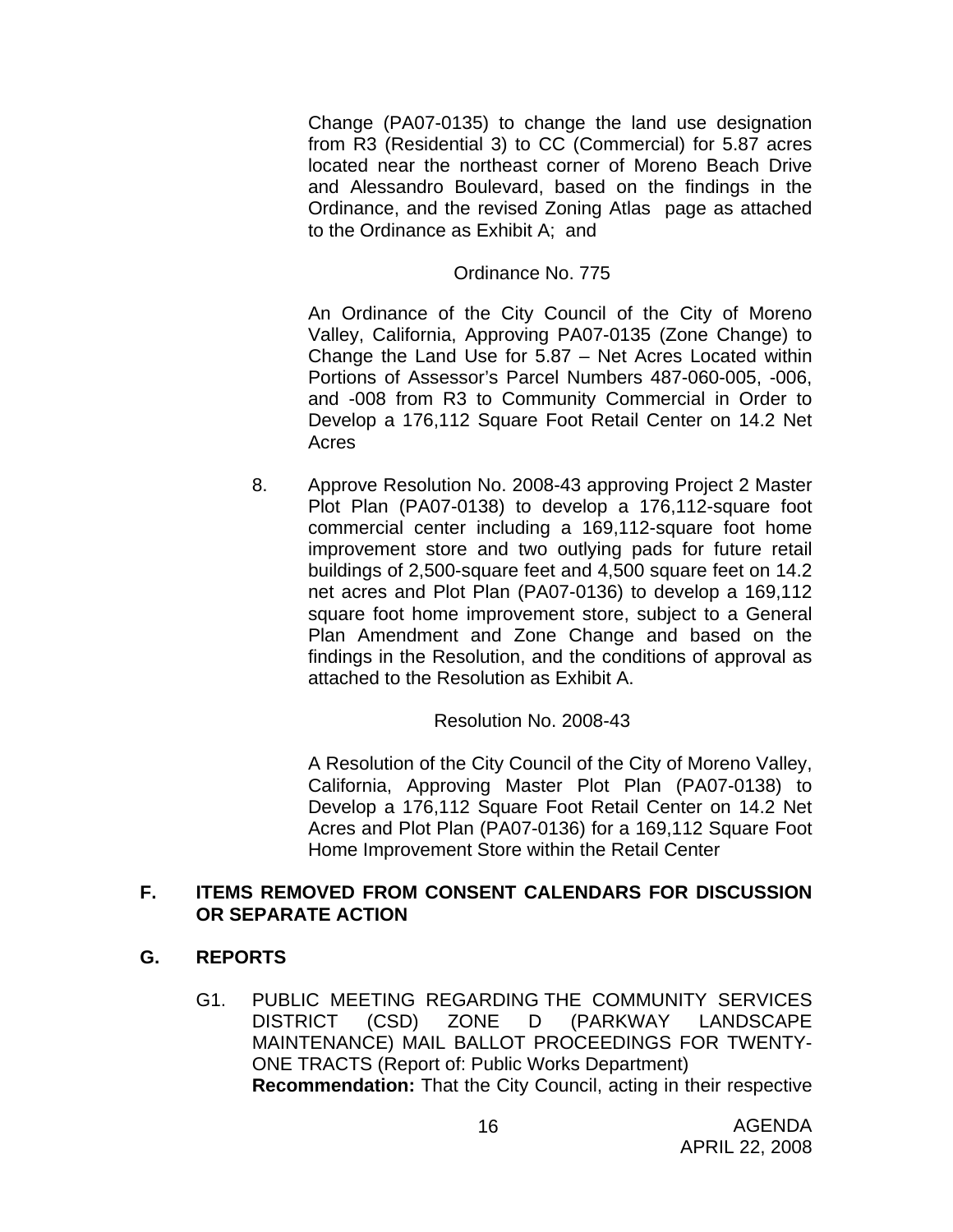capacities as President and Members of the Board of Directors of the Moreno Valley CSD (the "CSD Board"), accept public comments regarding the mail ballot proceedings for the proposed increase in the CSD Zone D annual parcel charge for Tracts 11848, 12773, 16769, 16770, 17387, 17457, 17867, 19141, 19496, 19500, 19509, 19551, 19685, 20301, 20525, 20660, 20869, 24721, 27526, 29038, and 30027.

G2. PUBLIC MEETING ON PROPOSED FY 2008-09 USER FEE SCHEDULE (Report of: Finance Department)

**Recommendation:** That the City Council:

- 1. Accept public comments on the proposed FY 2008-09 Fee Schedule; and
- 2. Provide comments and any necessary direction to staff regarding fee policy issues.
- G3. APPOINTMENTS TO THE PARKS AND RECREATION COMMISSION AND RECREATIONAL TRAILS BOARD (Report of: City Clerk's Department)

**Recommendation:** That the City Council:

- 1. Appoint one member to the Parks and Recreation Commission with a term to expiring June 30, 2008;
- 2. Appoint one member to the Recreational Trails Board with a term expiring June 30, 2009; and
- 3. If appointments are not made, declare the positions vacant and authorize the City Clerk to re-notice the positions as vacant.
- G4. RECOMMENDED ACTIONS PURSUANT TO NOVEMBER 2008 GENERAL ELECTION BALLOT MEASURE TO MODERNIZE UTILITY USERS TAX ORDINANCE (Report of: Finance Department)

**Recommendation:** That the City Council:

1. Direct staff to prepare the appropriate resolution prior to August 5, 2008 to place on the November 2008 General Election ballot a City of Moreno Valley measure seeking voter approval to lower the utility users tax by one-quarter (1/4) percent while modernizing the language of the UUT ordinance; and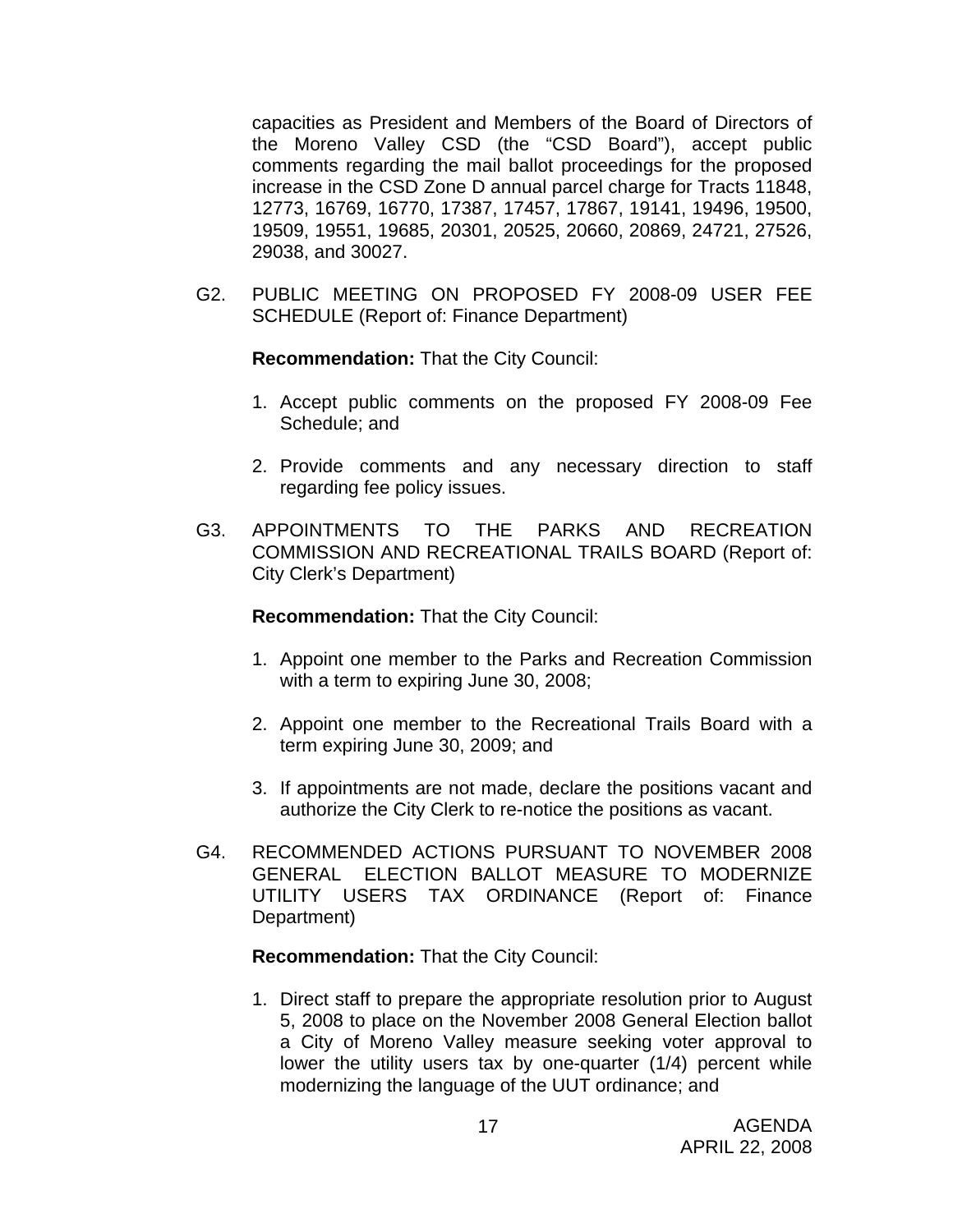- 2. Approve an appropriation of \$90,000 in the General Fund Non-Departmental Business Unit for the development, printing, and mailing of education materials and related professional services.
- G5. CITY MANAGER'S REPORT (Informational Oral Presentation not for Council action)

# **H. LEGISLATIVE ACTIONS**

ORDINANCES - 1ST READING AND INTRODUCTION - NONE

ORDINANCES - 2ND READING AND ADOPTION - NONE

ORDINANCES - URGENCY ORDINANCES - NONE

RESOLUTIONS – NONE

PUBLIC COMMENTS **ON ANY SUBJECT NOT ON THE AGENDA** UNDER THE JURISDICTION OF THE CITY COUNCIL

Those wishing to speak should complete and submit a BLUE speaker slip to the Bailiff. There is a three-minute time limit per person. All remarks and questions shall be addressed to the presiding officer or to the City Council and not to any individual Council member, staff member or other person.

# **CLOSING COMMENTS AND/OR REPORTS OF THE CITY COUNCIL, COMMUNITY SERVICES DISTRICT, OR COMMUNITY REDEVELOPMENT AGENCY**

**\*Materials related to an item on this Agenda submitted to the City Council/Community Services District/Community Redevelopment Agency or the Board of Library Trustees after distribution of the agenda packet are available for public inspection in the City Clerk's office at 14177 Frederick Street during normal business hours.**